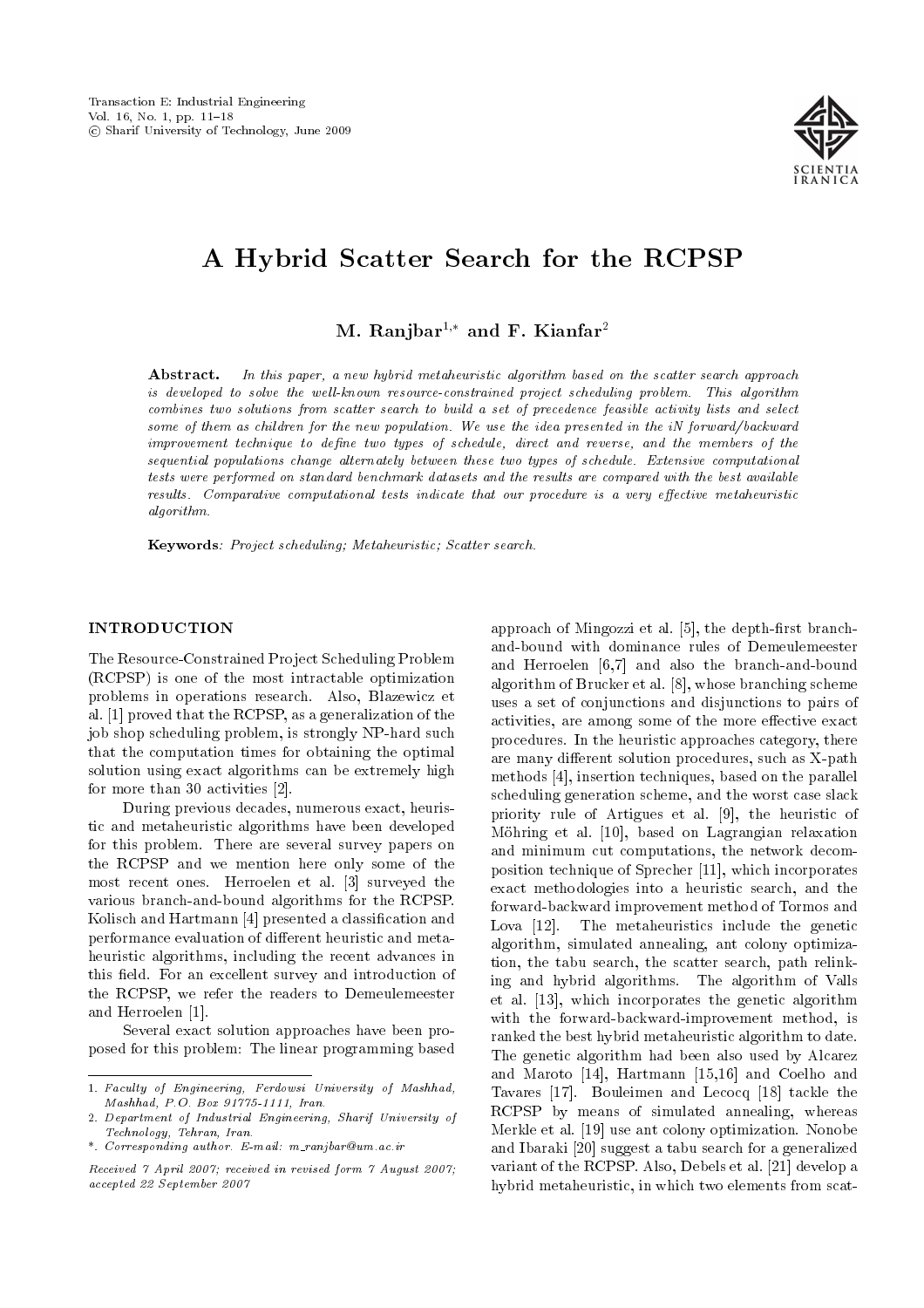ter search are combined with a heuristic optimization method that simulates the electromagnetism theory of physics.

In this paper, we present a new hybrid metaheuristic algorithm for the RCPSP based on the scatter search, further referred to as the Hybrid Scatter Search (HSS). Although it is a little similar to the scatter search presented in  $[21]$ , it differs, particularly in terms of a combination method, the core of the scatter search and, also, in the use of the forward-backward-improvement method. In [21], a solution combination method is used based on the electromagnetism theory of physics, but we develop a solution combination method based on path relinking, in which a set of precedence feasible activity lists is generated, a number of which are selected as children by a specied procedure, as explained in the following sections. Furthermore, Debels et al. [21] use directly the forward/backward improvement technique as a local search (intensification method), but we use it in a different approach. We define two kinds of schedule, direct and reverse schedules, using the idea introduced by Li and Willis [22], to employ some of the benefits of their forward-backward improvement local search, but without performing a local search. In our HSS algorithm, the populations alternate sequentially between direct and reverse schedules.

The remainder of the paper is organized as follows. First, definitions are provided. Then, the scatter search and the combination method for the RCPSP are presented. After that, the detailed and comparative performance tests on the benchmark datasets are described, and finally, the conclusions of this study are given.

## **DEFINITIONS**

## Problem Definition

The RCPSP can be stated as follows. A single project consisting of a set,  $N$ , of activities, including  $n$  real activities and two dummy activities as the start and finish of the project, numbered from 0 to  $n + 1$ , has to be scheduled on a set,  $R$ , of constrained renewable resource types subject to finish-start-type precedence constraints with a time lag of zero. While being processed, activity *i* requires  $r_{ik} \in \mathbb{IN}$  units of resource type  $k \in R$  in every time unit of its deterministic and non-preemptive duration,  $d_i \in \mathbf{IN}$ . The capacity of resource  $k$  is constant throughout the project horizon and limited to  $R_k$ . The dummy start and finish activities have zero duration and resource usage, while the real activities have positive duration and nonnegative resource usage subject to  $r_{ik} \leq R_k$ ,  $i \in N$ ,  $k \in R$ . The objective of RCPSP is to find a precedence and resource feasible schedule,  $S$ , defined by a finish time vector,

 $f = (f_0, \dots, f_{n+1}),$  such that the project makespan,  $f_{n+1}$ , is minimized.

#### Schedule Representation

Our constructive heuristic algorithm relies on a Schedule Generation Scheme (SGS) and schedule representation. The schedule generation scheme determines the way in which a feasible schedule is constructed by assigning starting or finishing times to the different activities and the schedule representation is a representation of a relative priority rule determining the activity that is selected next during the scheduling process.

We work with the serial SGS, since it generates active schedules [23]. Active schedules contain optimal schedules if the measure of performance is regular and the makespan is a regular measure of performance. In each iteration of the serial SGS, the activity with the highest priority is chosen and assigned the first possible starting time, such that no precedence or resource constraint is violated. Also, we choose to use the Activity List (AL) representations, since it is one of the most commonly used schedule representations in the development of heuristics for the RCPSP [24]. Each AL is a sequence of activities, in which the position of each activity in the sequence determines its relative priority versus the other activities.

## Direct and Reverse Schedule

For defining direct and reverse schedules, we first define a direct and reverse project network. The direct project network is a network in which the arrows show the original precedence relations. If the directions of all the arrows are reversed, the resulting network is defined as the reverse project network. Now, any feasible schedule for the direct network is called a direct schedule and any feasible schedule for the reverse project network is called a reverse schedule.

# Precedence Feasible and Topologically Ordered Activity List

As defined, AL may not be precedence feasible. If an AL is precedence feasible, we call it the Precedence Feasible Activity List (PFAL), in which every activity is positioned after all of its predecessors. To obtain the precedence feasible activity list, which has a Topological Order-condition (TO-condition), we have to schedule the activities and then order them based on their topological position, called topological ordering. In the original definition of the TO-condition introduced by Valls et al.  $[25]$  for direct schedules, for all i and j, if the start time of activity i is smaller than the start time of activity  $i$ , activity  $i$  should have a higher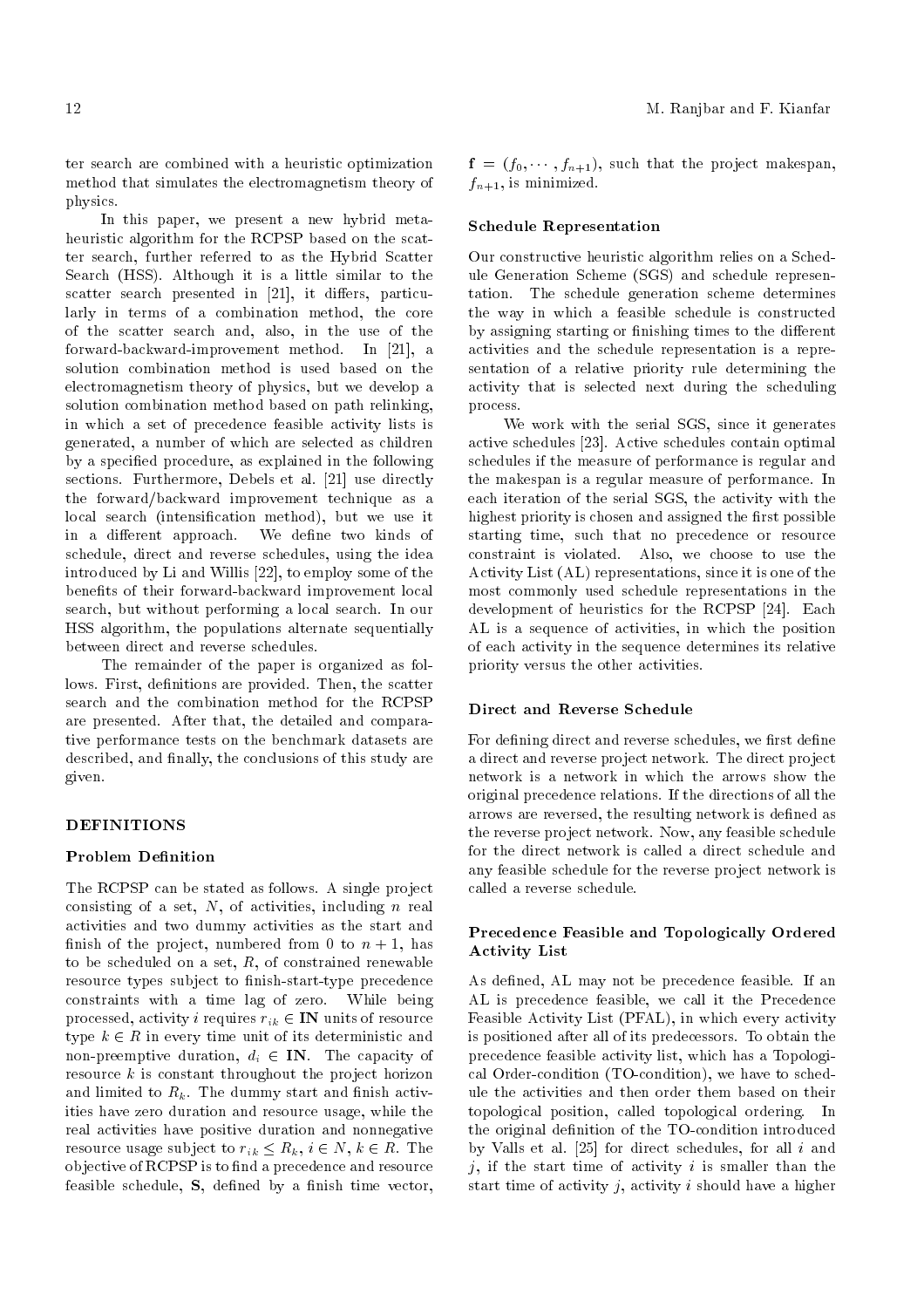priority than activity  $j$ . We adapted the TO-condition to our settings for two types of schedule; direct and reverse. More precisely, HSS uses direct schedules to generate reverse children and reverse schedules to generate direct children. To embed the TO-condition in the AL-representation, we first schedule the activities using the serial SGS and a given AL and, then, we sort the activities based on the non-increasing order of their finish times, i.e. for all i and j, if  $f_i(\mathbf{S}) > f_i(\mathbf{S}),$ activity  $i$  should have a higher priority than activity  $j$ . The result of applying the TO-condition on an arbitrary AL is a Topologically Ordered Activity List shown as TOAL. The difference between the definition of the TO-condition in our settings and the original one is due to the use of two types of schedule; direct and reverse schedules, in our algorithm.

# THE HYBRID SCATTER SEARCH ALGORITHM

Our algorithm is based on scatter search, an evolutionary method that constructs new solutions by combining existing ones in a systematic way. For details of SS, we refer the readers to Marti et al. [26]. The steps of our HSS are depicted in Figure 1 and explained below.



Figure 1. Flowchart of the hybrid scatter search algorithm.

#### Construction of the Initial Population

In the first step, we generate an initial population  $(P)$ of TOALs with size  $|P|$ . Each TOAL in the initial population is obtained from a direct schedule applied on a randomly generated AL using the serial SGS.

#### Construction of the New Population

Steps 2, 3, 4, 5 and 6 of the algorithm, shown in Figure 1, are used to generate the new population. In the second step, we build a reference set (RefSet) consisting of  $RefSet_1$  and  $RefSet_2$ .  $RefSet_1$  is a set of size  $b_1$  of TOALs with the least makespans, selected from the current population. Every TOAL of  $RefSet_1$ should have a distance more than  $t_1$  with other TOALs of RefSet<sub>1</sub>. The distance of two TOALs, say TOAL<sub>1</sub> and  $TOAL<sub>2</sub>$ , is computed as follows [21]:

distance  $(TOAL_1, TOAL_2)$ 

$$
= \frac{1}{n} \sum_{i=1}^{n} |position of activity i in TOAL1
$$

- position of activity i in TOAL<sub>2</sub>.

Due to distance threshold  $t_1$ , there may not be enough TOAL in the current population to make a complete  $RefSet<sub>1</sub>$ . In this case, the rest of the needed TOALs for  $RefSet<sub>1</sub>$  are generated randomly, as explained for the initial population, and they are not tested for having minimum distance  $t_1$  with other elements of RefSet<sub>1</sub>. RefSet<sub>2</sub> has the size of  $b_2$  TOALs selected from P  $RefSet<sub>1</sub>$ , in the same way as explained for  $RefSet<sub>1</sub>$ , but the distance of each selected element should be more than  $t_2, t_2 > t_1$ , from each element of RefSet<sub>1</sub> and other elements of RefSet<sub>2</sub>. If needed, random generation of TOALs is used for  $RefSet_2$  too. The distance thresholds,  $t_1$  and  $t_2$ , are imposed to RefSet<sub>1</sub> and  $RefSet<sub>2</sub>$ , respectively, in order to avoid homogeneous solutions and keep diversity in each population. The solutions in the RefSet<sub>1</sub> and RefSet<sub>2</sub> are ordered, according to their quality.

In Step 3, we select solutions from  $RefSet_1$  and  $RefSet_2$  to be combined. For this purpose, we generate two-element subsets of either two solutions in  $RefSet<sub>1</sub>$ or one from  $RefSet<sub>1</sub>$  and one from  $RefSet<sub>2</sub>$ , respectively, resulting in  $\binom{b_1}{2}$ 2  $\overline{ }$  $+ b_1 * b_2$  subsets. Before starting the combination phase, we add the best found solution to the new population in Step 4. Next, the elements of each subset are combined using the combination method, which will be described later, in order to generate the new population. From each combination, a set of PFALs is generated and then nrc of them are selected by a systematic random selection as the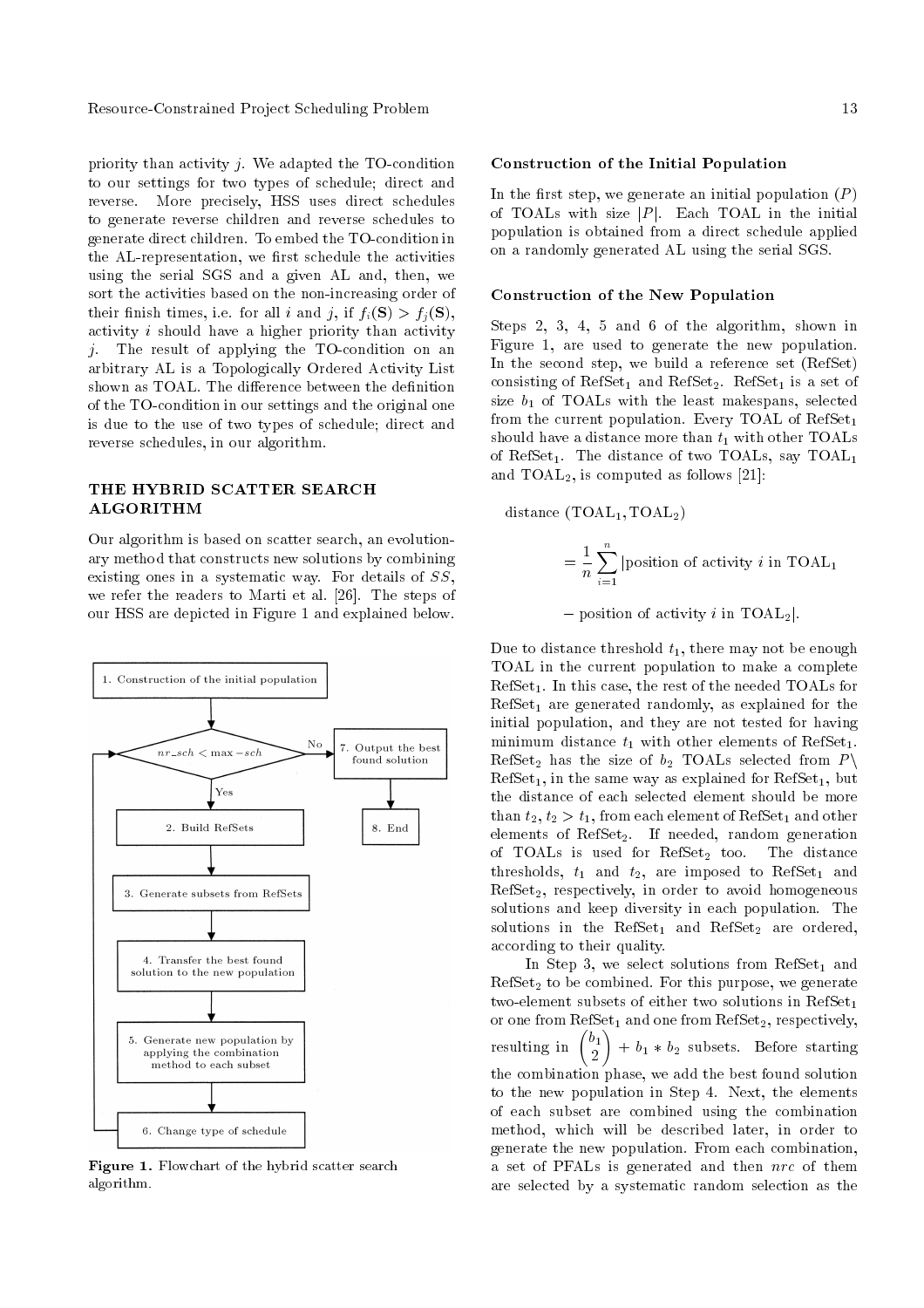combination children. These children are incorporated with the TO-condition and then added to the new population. Based on our definition of the TO-condition. the direct schedules generate reverse children and the reverse schedules generate direct children. By applying the combination method to the elements of all subsets and adding the best so far solution, we obtain a new population with size  $\Big(\Big(\frac{b_1}{2}\Big)$ <sup>1</sup>  $+ b_1 * b_2$ <sup>1</sup>  $*$   $\operatorname{nrc}$  + 1 that remains constant for all populations. In Step 6, we change the type of schedule from direct to reverse or vice versa. The termination criterion is considered as the maximum number of generated schedules and denoted as  $\max$  -sch, which is in line with the existing literature on the RCPSP heuristics. Steps 2 to 6 are repeated until the number of generated schedules  $(nr\_sch)$  is smaller than max  $-sch$ . Step 7 selects the best solution in the population as the output of the algorithm.

#### Combination Method

In Step 5 of Figure 1, we use our combination method to generate nrc children from each subset generated in Step 3 of the scatter search algorithm. In our combination method, we make use of the path relinking idea, originally proposed by Glover and Laguna [27]. This method explores a set of PFALs obtained by moving between the two elements of each subset. Since each TOAL is also a PFAL, and we consider only the precedence feasibility in the combination method, we call these two elements the guiding and initial PFAL, denoted as  $PFAL<sub>1</sub>$  and  $PFAL<sub>2</sub>$ , respectively. The  $\text{PFAL}_1$  and  $\text{PFAL}_2$  are specified, such that the makespan of  $\text{PFAL}_1$  is not worse than the makespan of PFAL<sup>2</sup> and the move direction is always from PFAL<sup>2</sup> towards PFAL1. To explain the combination method, we first consider the following process. Suppose we have a precedence feasible activity list denoted as  $\text{PFAL} = (0, [1], \cdots, [n], n+1)$ , in which  $[p]$  represents the activity located at position  $p$  in  $\overline{\text{PFAL}}$ . If we exchange activities  $[p]$  and  $[q]$ ,  $q > p$ , we get a new activity list, which may not be precedence feasible. Suppose we know that activity  $[q]$  in position p is precedence feasible and we are looking for a PFAL which has activity  $[q]$  in position p. For this purpose, we start from position  $p + 1$  and move to the right of PFAL and, at each position, say position  $y$ , if the activity at position  $q$  of the current list is the predecessor of activity  $[y]$ , we exchange the activities in positions y and q. This move is continued till  $y = q$ and we get the desired PFAL.

Now, the combination method can be explained. Let the guiding PFAL be  $\text{PFAL}_1$  =  $(0, [1]_1, \cdots, [n]_1, n + 1)$  and the initial PFAL be PFAL<sub>2</sub> =  $(0, 1]_2, \cdots, n]_2, n + 1$ . First, we make a set, C, of precedence feasible activity lists as follows: we find the smallest p, for which  $[p]_1 \neq [p]_2$  and assume activity  $[p]_1$  is located at position q of PFAL<sub>2</sub>, i.e.  $[q]_2 = [p]_1$ . Note that q is larger than p. Now, in order to have the same activity at position  $p$  in both  $\text{PFL}_1$ and PFAL<sub>2</sub>, we exchange the activities in position  $p$ and  $q$  of  $\mathrm{PFAL}_2$  and call the resulting list AL. If AL is precedence feasible, it is added to set  $C$ ; otherwise, we change it to a PFAL, as explained above, and then add it to set  $C$ . Note that the added PFAL has the same activities as  $\text{PFAL}_1$  in positions 1 to p. Now, consider this PFAL as the PFAL<sub>2</sub> and repeat the process till  $p = n$ . At this point, we have  $|C|$  precedence feasible activity lists, whose characteristics changed progressively from the characteristics of the initial PFAL to that of the guiding PFAL. The combination of  $PFAL<sub>1</sub>$  and  $PFAL<sub>2</sub>$ terminates by selecting  $\eta r c$  of PFALs from set C, using a systematic random sampling, as the children of them. To select  $\eta r c$  children from set  $C$ , we number its members from 1 to  $|C|$  and divide them as equally as possible to  $\lfloor |C|/nrc \rfloor$  subsets. Then, we select one<br>member from each subset randomly. The selected member from each subset randomly. children are incorporated with the TO-condition and then added to the new population.

## A Numerical Example

Figure 2 represents an example project and Figure 3 illustrates the combination method. In this project, there is only one constrained renewable resource with 4 available units.

In the example shown in Figure 2, we have considered  $\text{PFAL}_1 = (0, 3, 5, 1, 2, 6, 8, 10, 4, 7, 9, 11)$  and  $\text{PFAL}_2 = (0, 1, 2, 4, 7, 5, 3, 6, 9, 8, 10, 11)$ . In the first step, we have  $p = 1$ , where  $[1]_1 \neq [1]_2$  and, therefore, activities  $[1]_2 = 1$  and  $[1]_1 = 3$  of PFAL<sub>2</sub> should be exchanged. The successor of activity 1 with the lowest position in the new activity list, AL, is activity 6 located at position 7; therefore, this new activity list is precedence feasible and is added to set  $C$ . Note



Figure 2. Example project.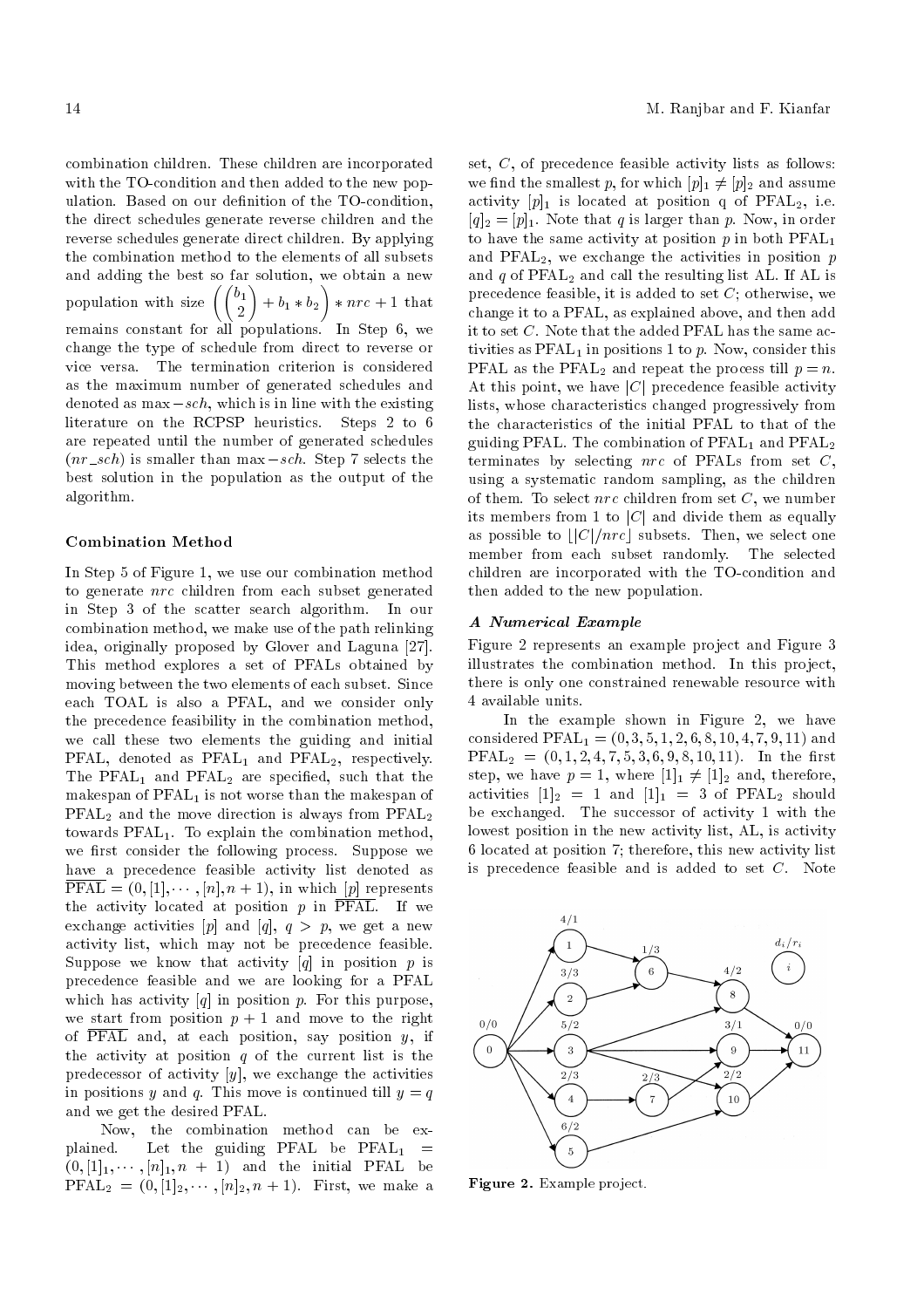| $\text{PFL}_1 = (0, 3, 5, 1, 2, 6, 8, 10, 4, 7, 9, 11)$ |                           |                          |                |                |                |                |
|---------------------------------------------------------|---------------------------|--------------------------|----------------|----------------|----------------|----------------|
| PFAL <sub>2</sub>                                       | Precedence<br>Feasibility |                          | $[p]_2$        | $[p]_1$        | [y]            | C              |
| (0,1,2,4,7,5,3,6,9,8,10,11)                             | Feasible                  | 1                        | $\mathbf{1}$   | 3              |                | $\theta$       |
| (0,3,2,4,7,5,1,6,9,8,10,11)                             | Feasible                  | $\overline{2}$           | $\overline{2}$ | 5              | ÷              | 1              |
| (0,3,5,4,7,2,1,6,9,8,10,11)                             | Feasible                  | 3                        | $\overline{4}$ | 1              |                | $\overline{2}$ |
| (0,3,5,1,7,2,4,6,9,8,10,11)                             | Infeasible                | $\overline{\phantom{m}}$ | ۰              | ÷,             | 7              | $\overline{2}$ |
| (0,3,5,1,4,2,7,6,9,8,10,11)                             | Feasible                  | 4                        | $\overline{4}$ | $\overline{2}$ | ÷              | 3              |
| (0,3,5,1,2,4,7,6,9,8,10,11)                             | Feasible                  | 5                        | $\overline{4}$ | 6              |                | 4              |
| (0,3,5,1,2,6,7,4,9,8,10,11)                             | Infeasible                | ÷,                       | $\overline{a}$ | ä,             | $\overline{7}$ | 4              |
| (0,3,5,1,2,6,4,7,9,8,10,11)                             | Feasible                  | 6                        | 4              | 8              | ۰              | 5              |
| (0,3,5,1,2,6,8,7,9,4,10,11)                             | Infeasible                | ÷                        | ÷,             |                | 7              | 5              |
| (0,3,5,1,2,6,8,4,9,7,10,11)                             | Infeasible                | ÷,                       | ÷,             | ÷,             | 9              | 5              |
| (0,3,5,1,2,6,8,4,7,9,10,11)                             | Feasible                  | 7                        | $\overline{4}$ | 10             | ÷              | 6              |
| (0,3,5,1,2,6,8,10,7,9,4,11)                             | Infeasible                | ÷,                       | $\overline{a}$ |                | 7              | 6              |
| (0,3,5,1,2,6,8,10,4,9,7,11)                             | Infeasible                | ÷                        |                | L,             | 9              | 6              |
| (0,3,5,1,2,6,8,10,4,7,9,11)                             | Feasible                  | ÷                        |                |                |                | 6              |

Figure 3. Illustration of the combination method.

that we consider this added list as the  $PFAL<sub>2</sub>$  for the next step. Follow the similar process in Step 2 for activities 2 and 5 in the new  $PFAL<sub>2</sub>$ . In the third step, where activities 4 and 1 are exchanged, we obtain a precedence infeasible activity list, because the successor of activity 4 with the lowest position, activity 7, is located before activity 4, therefore, it should be exchanged with activity 4. As the successor of activity 7, with the lowest position in the new activity list, activity 9, which is located after activity 7, we have found a new PFAL, called PFAL<sub>2</sub>. By following the combination procedure, set  $C$  will contain 6 new precedence feasible activity lists. Note that the first and the last precedence feasible activity lists in Figure 3 are the PFAL<sub>2</sub> and PFAL<sub>1</sub>, respectively, and are not eligible to be considered as the members of set  $C$ . If we assume  $nrc = 2$ , we have to divide C to two subsets,  $C_1$  and  $C_2$ , including the first three and the last three members of C.  $r_1 = 2$  and  $r_2 = 1$  are two random numbers between 1 to 3, as the selected members from subsets  $C_1$  and  $C_2$ , respectively, which have been specified with the gray color in Figure 3.

## PERFORMANCE TESTS

We tested the performance of our HSS algorithm as explained below. The HSS procedure was coded in Visual C++ 6.0 and the computer used was a PC Pentium IV 3GHz processor with 1024 Mbytes of RAM. The problem set was taken from PSPLIB datasets [28]. The dataset consists of four test sets J30, J60, J90 and J120 that contain problem instances of 30, 60, 90 and 120 activities, respectively, and have been constructed by the instance generator ProGen [29]. In this study, the maximum number of generated schedules  $(max-sch)$  was considered as the termination criterion, in order to be able to compare the results of the proposed procedure with the results reported in the literature and be independent of the computer platform, compilers and implementation skills. This criterion holds, in particular, for methods which apply the serial or parallel SGS; one pass of an SGS, with one start time assignment per activity, counts as one schedule.

Before using the coded HSS for performance tests, we tuned the parameters of HSS. For nrc, we tested the values of 1, 2, 3, 4 and 5 and noted that  $nrc = 2$  gives the best results and is not sensitive to the values of the other parameters, hence, it was fixed at 2. The other parameters of HSS were tuned for each test set. The tuned values of the other parameters that have been obtained by fine tuning are presented in Table 1. This table reveals that the tuned values of the size of the initial population,  $|P|$ , and the size of  $RefSet<sub>1</sub>$  and  $RefSet<sub>2</sub>, b<sub>1</sub>$  and  $b<sub>2</sub>$ , are positively related to max  $-sch$ , while the tuned values of threshold distances,  $t_1$  and  $t_2$ , are positively related to the number of activities.

The details of the computational results are shown in Table 2. The rows labeled "Sum" give the sum of the makespans of all problem instances in each test set. The rows, labeled "Avg. Dev. CPM", represent the average percent deviation from the critical-path lower bound. The two next rows, labeled "Avg. Dev. Hrs" and "Avg. Dev.  $LB$ ", indicate the average percent

Table 1. Tuned values of the parameters.

| Parameter      | $\max -sch$ | Data Set       |                    |                |                |  |
|----------------|-------------|----------------|--------------------|----------------|----------------|--|
|                |             | J30            | $\boldsymbol{J60}$ | J90            | J120           |  |
| $t_{1}$        |             | 1              | $\mathbf{1}$       | $\bf{1}$       | 1.1            |  |
| $t_{2}$        |             | 1.9            | 2.1                | 2.2            | 2.3            |  |
|                | 1000        | 4              | 4                  | 3              | 4              |  |
| $b_{1}$        | 5000        | $\overline{7}$ | 6                  | 8              | $\overline{7}$ |  |
|                | 50,000      | 21             | 22                 | 18             | 21             |  |
|                | 1000        | $\overline{2}$ | $\overline{4}$     | $\overline{2}$ | $\overline{2}$ |  |
| b <sub>2</sub> | 5000        | 7              | 5                  | 4              | 5              |  |
|                | 50,000      | 13             | 15                 | 17             | 14             |  |
|                | 1000<br>50  |                |                    |                |                |  |
| $ \bm{P} $     | 5000        | 100            |                    |                |                |  |
|                | 50,000      |                |                    | 500            |                |  |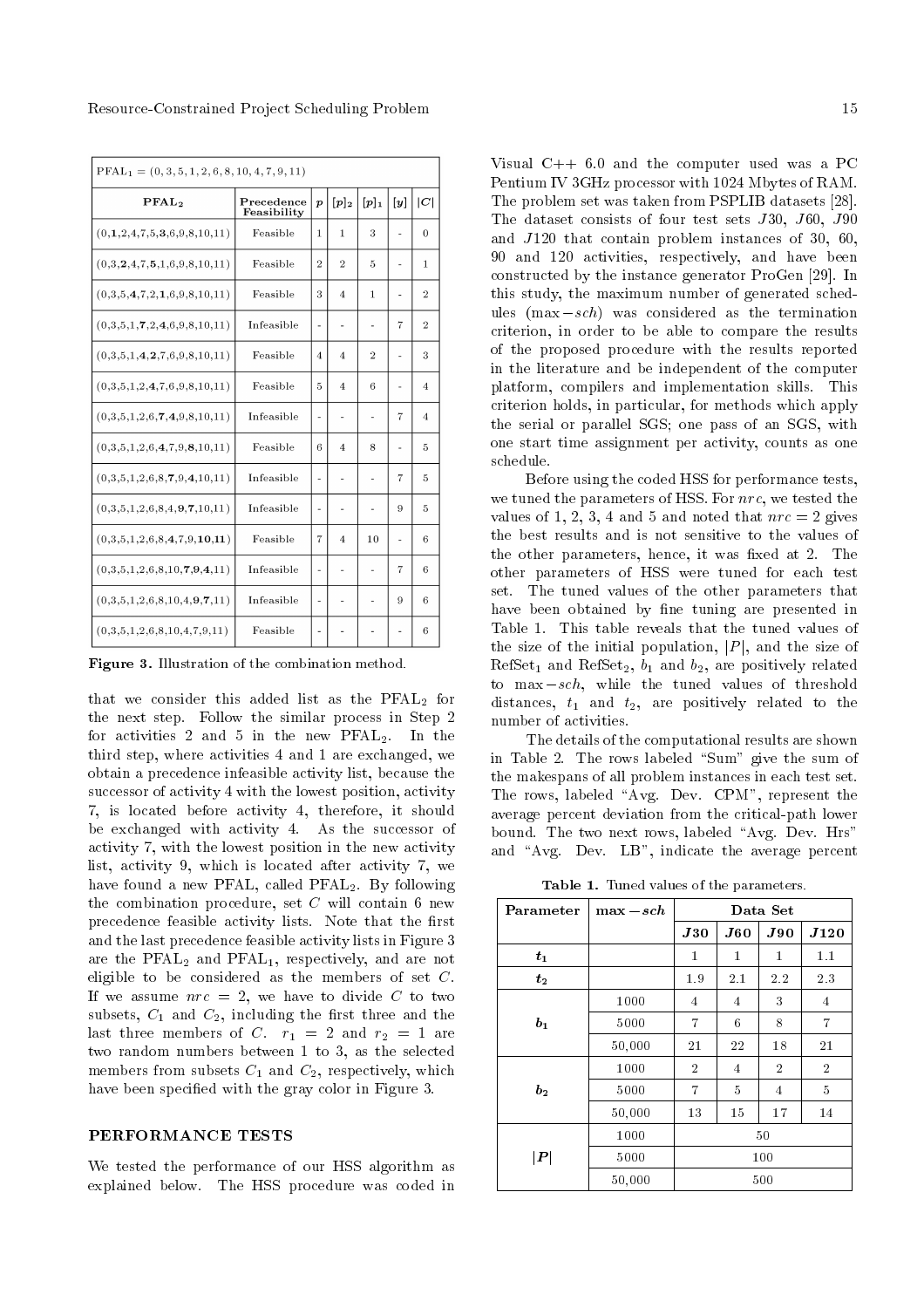| Problem Set        | $\max -sch$ | Data Set       |                    |        |           |  |
|--------------------|-------------|----------------|--------------------|--------|-----------|--|
|                    |             | J30            | $\boldsymbol{J60}$ | J90    | J120      |  |
|                    | 1000        | 28352          | 38722              | 46297  | 76664     |  |
| Sum                | 5000        | 28326          | 38541              | 46030  | 75612     |  |
|                    | 50,000      | 28316          | 38395              | 45802  | 74620     |  |
|                    | 1000        | $13.53\%$      | $11.59\%$          | 11.24% | 35.08%    |  |
| Avg. Dev. CPM      | 5000        | 13.41%         | 11.07%             | 10.60% | 33.24%    |  |
|                    | 50,000      | 13.37%         | 10.64%             | 10.04% | $31.49\%$ |  |
|                    | 1000        | $0.10\%$       | 0.83%              | 1.21%  | $3.55\%$  |  |
| Avg. Dev. Hrs      | 5000        | $0.03\%$       | 0.47%              | 0.75%  | $2.36\%$  |  |
|                    | 50,000      | $0.00\%$       | 0.17%              | 0.37%  | 1.24\%    |  |
|                    | 1000        | $0.10\%$       | 2.75%              | 3.06%  | 7.94%     |  |
| Avg. Dev. LB       | 5000        | 0.03%          | 2.37%              | 2.58%  | $6.66\%$  |  |
|                    | 50,000      | $0.00\%$       | 2.05%              | 2.16%  | 5.46%     |  |
| Num. Test Problem  |             | 480            | 480                | 480    | 600       |  |
|                    | 1000        | 453            | 362                | 361    | 194       |  |
| <b>Best</b>        | 5000        | 471            | 384                | 369    | 215       |  |
|                    | 50,000      | 480            | 416                | 389    | 252       |  |
| Improved           | 50,000      | $\blacksquare$ | $\theta$           | 5      | 18        |  |
|                    | 1000        | 0.03           | 0.07               | 0.12   | 0.24      |  |
| Avg. CPU (seconds) | 5000        | 0.14           | 0.34               | 0.58   | 1.18      |  |
|                    | 50,000      | 1.67           | 4.07               | 6.54   | 13.58     |  |

Table 2. Detailed computational results.

deviation from the currently best known solutions and best known lower bounds, respectively, based on PSPLIB results from January 1, 2007. The row labeled "Num. Test Problem" indicates the number of problem instances in each test set and the rows labeled "Best" show the number of instances for which our HSS algorithm reports a makespan not worse than the currently best known solution. The row labeled "Improved" reports the number of problem instances for which we have been able to improve the best known solution (it can be seen at PSPLIB) and the last rows labeled "Avg. CPU" indicate the average computation time per instance.

Comparative results are available for sets J30, J60 and J120 in the literature. Tables 3 to 5 display the rank of HSS among ten best heuristics, up to the current date for the test sets J30, J60, and J120, respectively, based on the results presented in the literature survey paper [4] and the new developed research paper [13]. The comparison is made for values of 1000, 5000 and 50000, as the limits of the maximum number of schedules. For the J30 set, the results are given in terms of average percent deviation from the makespan of the optimal solution. For the other sets, the average percent deviation from the

Table 3. Comparative results for J30.

| Author (year)                   | $\max -sch$ |      |        |
|---------------------------------|-------------|------|--------|
|                                 | 1000        | 5000 | 50,000 |
| Ranjbar and Kianfar (this work) | 0.10        | 0.03 | 0.00   |
| Kochetov and Stolyar (2003) [4] | 0.10        | 0.04 | 0.00   |
| Debels et al. $(2006)$ [21]     | 0.27        | 0.11 | 0.01   |
| Valls et al. (2007) [13]        | 0.27        | 0.06 | 0.02   |
| Valls et al. $(2005)$ [4]       | 0.34        | 0.20 | 0.02   |
| Alcaraz et al. $(2004)$ [4]     | 0.25        | 0.06 | 0.03   |
| Alcaraz and Maroto (2001) [14]  | 0.33        | 0.12 |        |
| Tormos and Lova $(2003)$ [4]    | 0.25        | 0.13 | 0.05   |
| Nonobe and Ibaraki (2002) [20]  | 0.46        | 0.16 | 0.05   |
| Tormos and Lova $(2001)$ [12]   | 0.30        | 0.16 | 0.07   |

critical path-based lower bound is used as a measure of performance, since many optimal solutions are unknown. In all tables, the heuristics are sorted for the case of max  $-sch = 50000$ . As a tie-breaker, the results for 5000 and then 1000 schedules are used in sorting. Tables 3 to 5 reveal that HSS outperforms other heuristic for J30 and J60 and is ranked second for J120.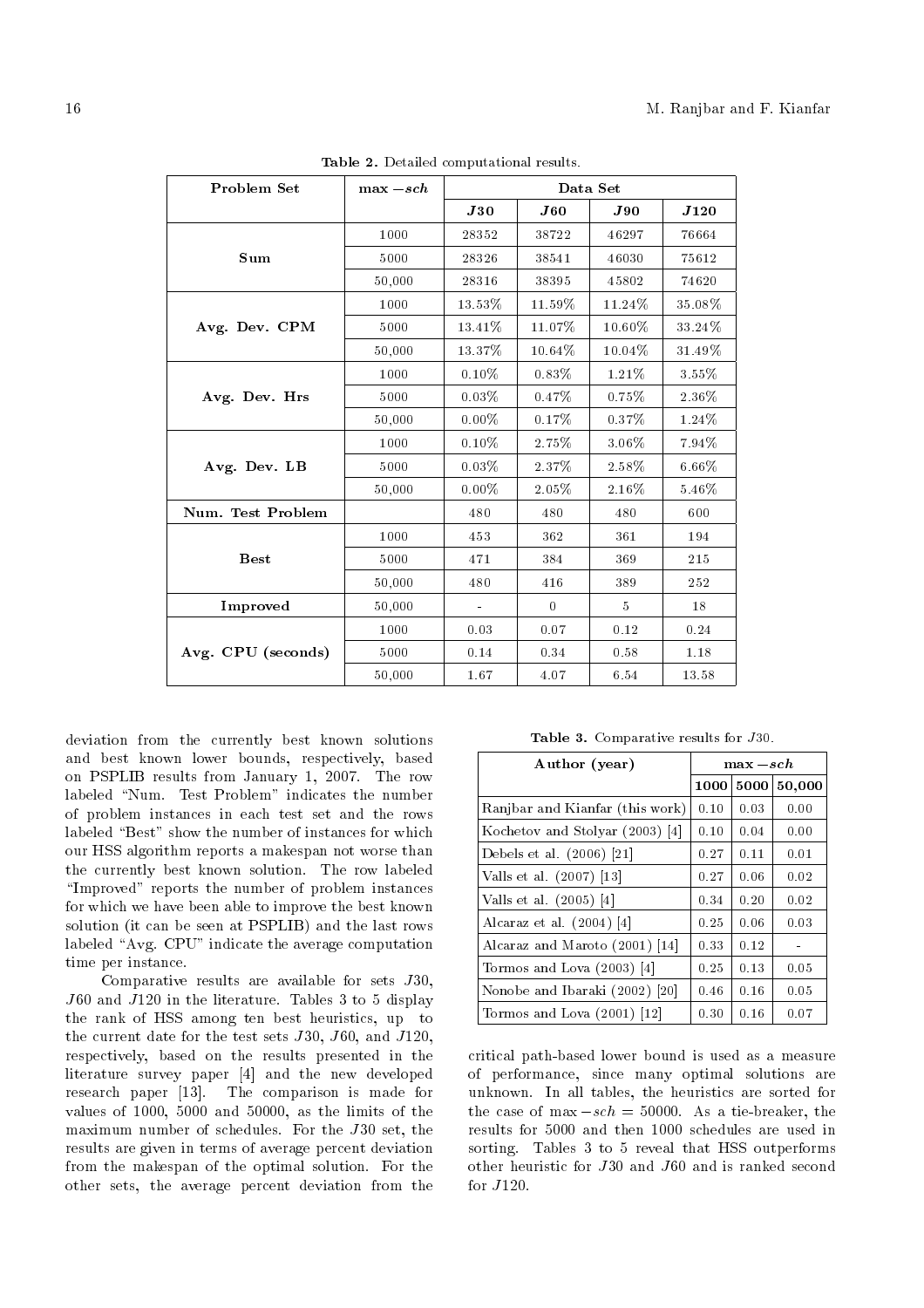| Author (year)                                  | $\max -sch$ |       |        |
|------------------------------------------------|-------------|-------|--------|
|                                                | 1000        | 5000  | 50,000 |
| Ranjbar and Kianfar (this work)                | 11.59       | 11.07 | 10.64  |
| Debels et al. (2006) [21]                      | 11.73       | 11.10 | 10.71  |
| Valls et al. (2007) [13]                       | 11.56       | 11.10 | 10.73  |
| Kochetov and Stolyar (2003)<br>$\vert 4 \vert$ | 11.71       | 11.17 | 10.74  |
| Valls et al. $(2005)$ [4]                      | 12.21       | 11.27 | 10.74  |
| Alcaraz et al. $(2004)$ [4]                    | 11.89       | 11.19 | 10.84  |
| Hartmann (2002) [16]                           | 12.21       | 11.70 | 11.21  |
| Hartmann (1998) [15]                           | 12.68       | 11.89 | 11.23  |
| Tormos and Lova $(2003)$ [4]                   | 11.88       | 11.62 | 11.36  |
| Alcaraz and Maroto (2001) [14]                 | 12.57       | 11.86 |        |

Table 4. Comparative results for J60.

Table 5. Comparative results for J120.

| Author (year)                   | $\max -sch$ |       |        |
|---------------------------------|-------------|-------|--------|
|                                 | 1000        | 5000  | 50,000 |
| Valls et al. (2007) [13]        | 34.07       | 32.54 | 31.24  |
| Ranjbar and Kianfar (this work) | 35.08       | 33.24 | 31.49  |
| Alcaraz et al. $(2004)$ [4]     | 36.53       | 33.91 | 31.49  |
| Debels et al. $(2006)$ [21]     | 35.22       | 33.10 | 31.57  |
| Valls et al. $(2005)$ [4]       | 35.39       | 33.24 | 31.58  |
| Kochetov and Stolyar (2003) [4] | 34.74       | 33.36 | 32.06  |
| Valls et al. $(2005)$ [4]       | 35.18       | 34.02 | 32.18  |
| Hartmann (2002) [16]            | 37.19       | 35.39 | 33.21  |
| Tormos and Lova $(2003)$ [4]    | 35.01       | 34.41 | 33.71  |
| Merkle et al. (2002) [19]       |             | 35.43 |        |

#### SUMMARY AND CONCLUSIONS

In this paper, we presented a hybrid metaheuristic algorithm for solving the resource-constrained project scheduling problem. This algorithm contains a scatter search skeleton and uses a special solution combination method for making children. The performance of the algorithm has been tested on test sets J30, J60, J90 and J120 from PSPLIB. The comparative computational results show that our procedure outperforms other state-of-the art heuristics in the literature for J30 and J60 and is the second-best for test set J120. We think that three factors are the cause of the high performance of our algorithm, namely the structure of our scatter search, the solution combination method and the generation of reverse schedules from direct schedules and vice versa. We chose the general structure of a scatter search but with a new solution combination method. In this method, we move in the space of the precedence feasible activity lists, which is much smaller than the space of all possible activity lists. We move between promising solutions and try as much as possible to have the benefits of explorations in the solution space. Furthermore, the forward-backward improvement technique, introduced by [22], has recently been used as a local search in many developed metaheuristics, but we used it in a different manner. We changed the population of solutions alternately from direct schedules to reverse schedules and vice versa, to exploit the benefit of the forward-backward improvement technique.

For further research, we recommend the idea of this hybrid scatter search for solving other combinatorial optimization problems.

# REFERENCES

- 1. Blazewicz, J., Lenstra, J.K. and Rinnooy Kan, A.H.G. "Scheduling subject to resource constraints: classification and complexity", Discrete Applied Mathematics, 5(1), pp. 11-24 (1983).
- 2. Demeulemeester, E. and Herroelen, W., Project Scheduling - A Research, Handbook, Boston, Kluwer Academic Publishers (2002).
- 3. Herroelen, W. and Demeulemeester, E. and De Reyck, B. "Resource-constrained project scheduling-A survey of recent developments", Computers and Operations *Research*, **25**(4), pp. 279-302 (1998).
- 4. Kolisch, R. and Hartmann, S. "Experimental investigation of heuristics for resource-constrained project scheduling: An update", European Journal of Operational Research, 174(1), pp. 23-37 (2006).
- 5. Mingozzi, A., Maniezzo, V., Ricciardelli, S. and Bianco, L. "An exact algorithm for the resourceconstrained project scheduling problem based on a new mathematical formulation", Management Science, 44(2), pp. 714-729 (1998).
- 6. Demeulemeester, E. and Herroelen, W. "A branchand-bound procedure for the multiple resourceconstrained project scheduling problems", Management Science, **38**(1), pp. 1803-1818 (1992).
- 7. Demeulemeester, E. and Herroelen, W. "New benchmark results for the resource-constrained project scheduling problem", Management Science,  $43(1)$ , pp. 1485-1492 (1997).
- 8. Brucker, P., Knust, S., Schoo, A. and Thiele, O. "A branch & bound algorithm for the resource-constrained project scheduling problem", European Journal of Operational Research, 107(2), pp. 272-288 (1998).
- 9. Artigues, C., Michelon, P. and Reusser, S. "Insertion techniques for static and dynamic resource-constrained project scheduling", European Journal of Operational Research,  $149(2)$ , pp. 249-267 (2003).
- 10. MOhring, R., Schulz, A., Stork, F. and Uetz, M. "Solving project scheduling problems by minimum cut computations", Management Science, 49(3), pp. 330- 350 (2003).